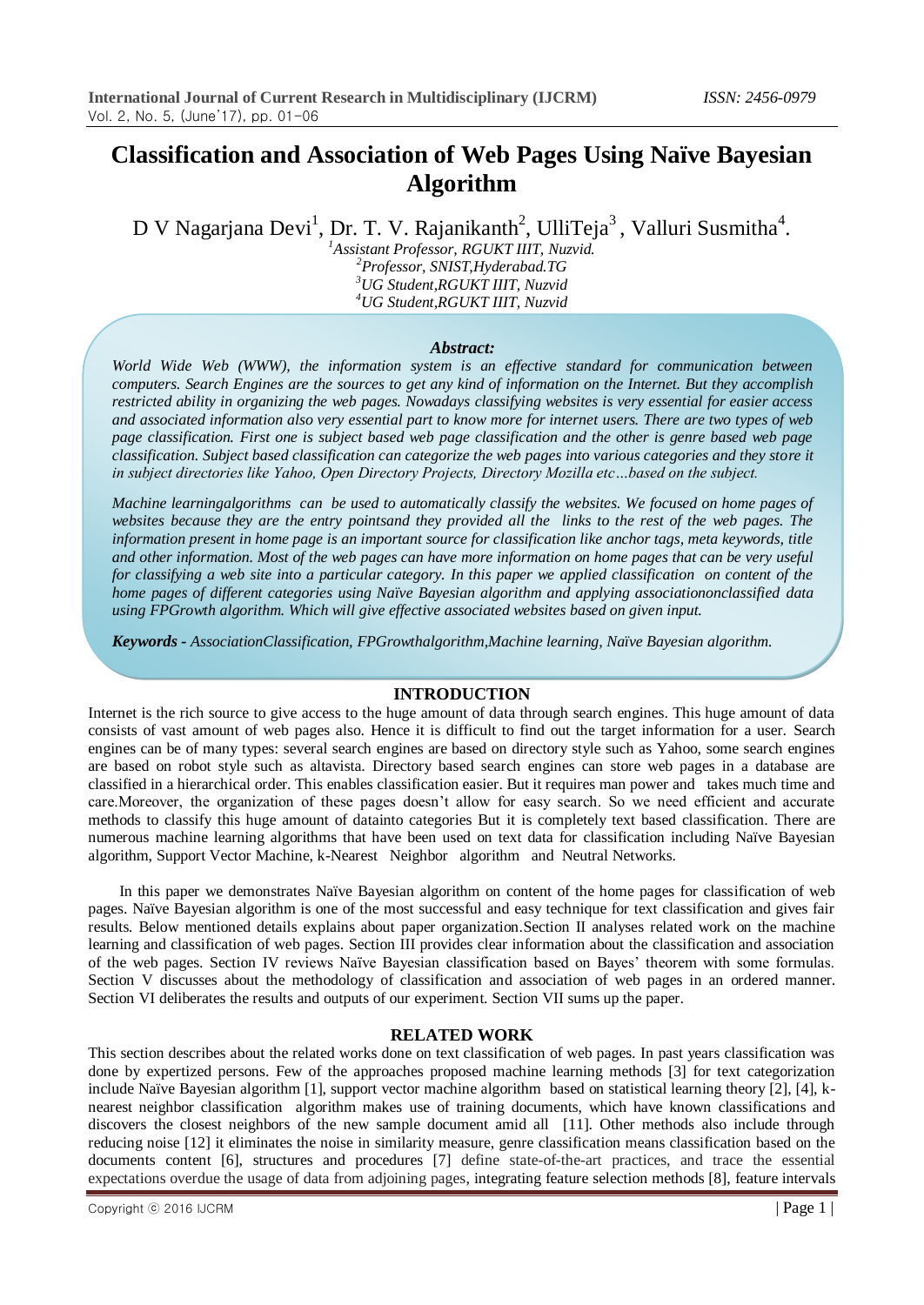[9] the number of intervals each feature has to be discretized automatically.

In our proposed system, we demonstrate classification and association on content of the home pages of various categories using Naïve Bayesian algorithm. And applied association on classified data using FPGrowth algorithm.

#### **CLASSIFICATION AND ASSOCIATION OF WEB PAGES**

Web content classification is different when compared to text classification in some characterization. Additional challenges in classification of web pages introduced by the uncontrolled nature of web content as equated to customary text classification. The content of web comprises formatting data in the mode of HTML (Hypertext Markup Language) pages and it is semi structured. Usually a web page contains hyperlinks which are pointing to other pages of different web sites. This kind of interconnection of web page gives characteristics that help greatly in classification of web pages. All HTML tags are taken out first in addition to punctuation marks from the web pages. In subsequent section we eliminate stop words which do not impart much in searching and also they are common to all documents. In most cases to decrease words to their basic stem we apply a stemming algorithm. Here we reduced the text by using text compactor software tool online. This is very easy to use and get accurate result from the given input. For the purpose of training the corresponding classifier machine learning algorithms are applied on those vectors. An unlabeled document against memorized data can be tested by algorithm classification mechanism. We described home pages of sports websites, organizational websites, banking websites and online shopping websites. For the whole website neatly designed home page is very much required. It gives the total view of entire website. More URLs connect to second level pages gives more information about characteristics of organization. The data included the title, meta description, labels and in meta keywords are most essential source of good features.

Site promoters provide a great amount of supply of similar keywords to rank high in search engine results. The extra data also can also be used effectively. In many cases home pages are created to match with a single screen. The characteristics described contribute to explain capacity of home page to recognize the organization nature. Association is an effective way for showing related information based on classified data. It is not a difficult task and it can encourage the user to know more about the organization or category to proceed further.

## **NAÏVE BAYESIAN CLASSIFICATION**

Naïve Bayesian (NB) classification is built on Bayes' theorem with individuality assumptions among predictors. NB model or classifier is very easy to build. There is no complex iterative parameter estimation in this approach which makes it mainly useful for very large data sets. This is unique and successful known algorithm for classification of text documents. A term-class grouping that does not ensue in the training data makes the complete outcome zero. In order to resolve this problem we can use add-one smoothing or Laplace smoothing for better performance.

NB approach is appropriate when the dimensionality of the input is high. It requires slight amount of training data to evaluate the parameters.

For instance:

D: Set of tuples Each Tuple is an 'n' dimensional attribute vector  $X: (x_1, x_2, x_3...x_n)$ Let there be 'm' Classes:  $C_1$ ,  $C_2$ ,  $C_3...C_m$ Naïve Bayes classifier predicts X belongs to Class Ci iff - P ( $C_i/X$ ) > P ( $C_i/X$ ) for 1 <= j <= m, j  $\circ$  i Maximum Posteriori Hypothesis  $P(C_i/X) = P(X/C_i) P(C_i) / P(X)$ Maximize  $P(X|C_i) P(C_i)$  as  $P(X)$  is constant With many attributes, it is computationally expensive to evaluate  $P(X|C_i)$ . Naïve Assumption of class conditional independence P (X / C<sub>i</sub>) =  $\prod_{k=1}^{n}$  n P (x<sub>k</sub> / C<sub>i</sub>)<br>P (X / C<sub>i</sub>) = P (x<sub>1</sub> / C<sub>i</sub>) \* P (x<sub>2</sub> / C<sub>i</sub>) \* ...\* P (x<sub>n</sub> / C<sub>i</sub>)  $P(C_i)$ , the probability of c is calculated as:  $P(C_i) = N_c / N$ <br>Where *N<sub>c =</sub>* Number of training documents in class c

*N <sup>=</sup>* Number of training documents

*P(c | x) =* Subsequent probability of cas it reproduces our confidence that *c* grips afterwards we have understood *x.*

## **METHODOLOGY**

This section briefly discusses about the overall concept of this experiment. First of all we require gathering of allhome pages of web pages which are pre classified into different categories. These pre classified web pages can be cleaned by removing HTMLtags and scripts, stop words present in each web page. Then the data set can give it to NB classifier for training and testing the classifier. The whole thing can be explained below.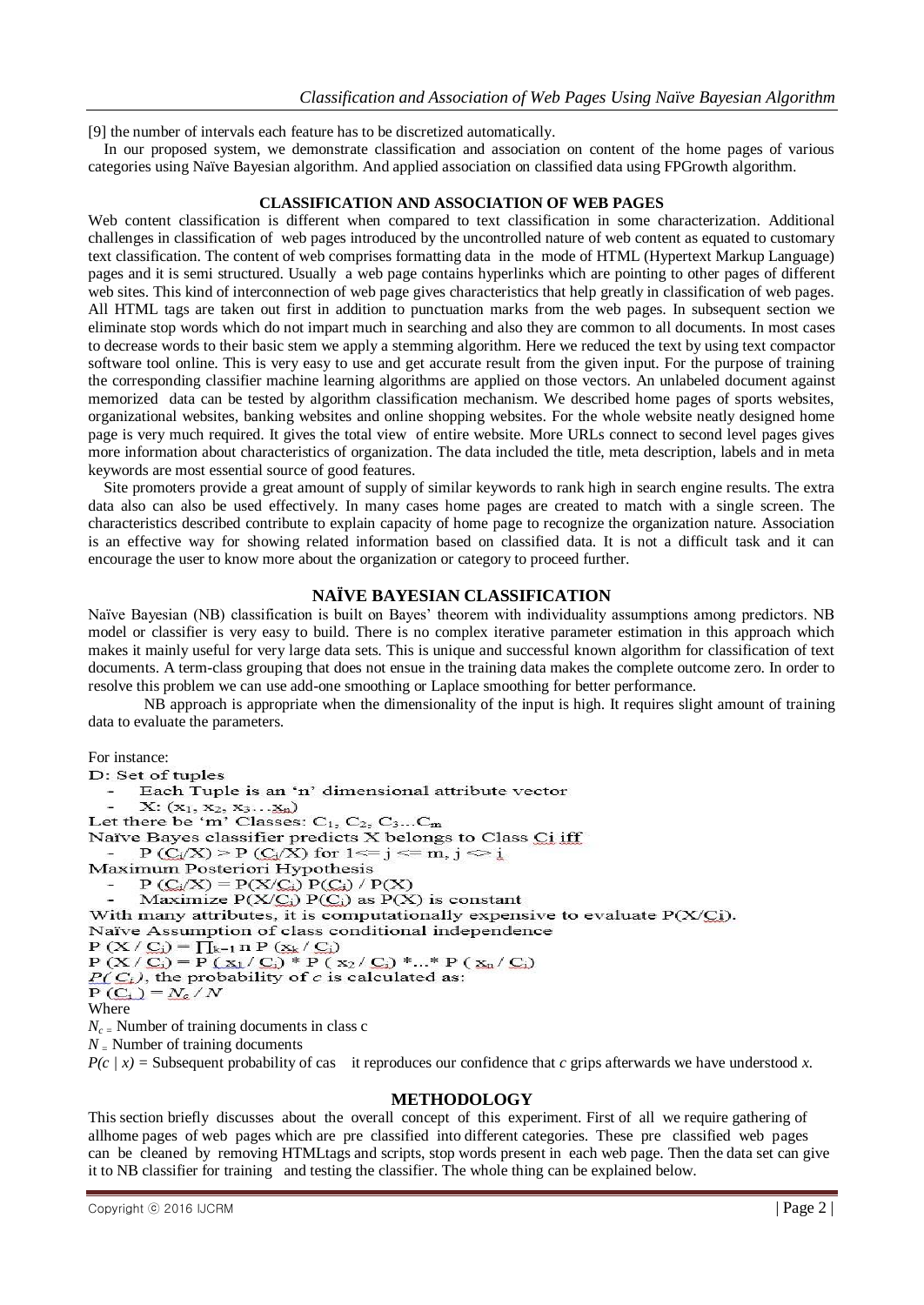#### **The architecture of the proposed system**

The general design of our project is shown in Fig.1 below. The data is collected directly from various search engines like Google, Yahoo, Bing etc,.in a html format then pre-process the html file into text file to move further process. After that we perform Naïve Bayesian classification on text data for classification and applying association on classified data. The following steps are clearly defined the proposed system.



Fig.1. The design of the proposed system

## **Algorithm:**

**Step1**: Collection of data set **Step2**: Data Pre-processing **2.1**Removing HTML tags and scripts **2.2**Removing stop words **2.3**Reducing text using Text Compactor **Step3**: Applying Naïve Bayesian classification on text data

**Step4**: Applying association algorithm on classified data

## **1) Data Collection**

Data collection is the process ofcollectingweb pages in our project. There are several tools to collect the data from search engines. But in this project we have directly collected the data without using any tool in a html format. Our text file contains different categories of web pages regarding Universities, Banking systems, Sports category, Online shopping information and Payment systems etc.. We focused on each category of different web pages which are mentioned above and related issues are considered.

## **2) Data Pre-processing**

## **2.1) Removing html tags and scripts**

In addition to the actual information of web pages, contain other meta-data information. Here weare having the data in a html format. HTMLAsText is software which converts HTMLdocuments to simple text files.It willremove all HTML tags and formatting the text according to your preferences.It will automatically remove alltags and scripts from the HTML document. The remaining text can be formatted based on text that you select. The extracted text can stored onto a file for further process.

#### **2.2) Removing stop words**

The input text can be read line by line by using FileInputStream class in Java. Java code can do the pre-process as removal of Punctuation marks and removal of stop words like home, search, login, view, web master, subscribe and feedback etc. Because we have to classify the text based the content present in home page. We don't need this kind of words for classification. So here we considered this kind of words as stop words. It can give you output as the new text file after java code had been executed.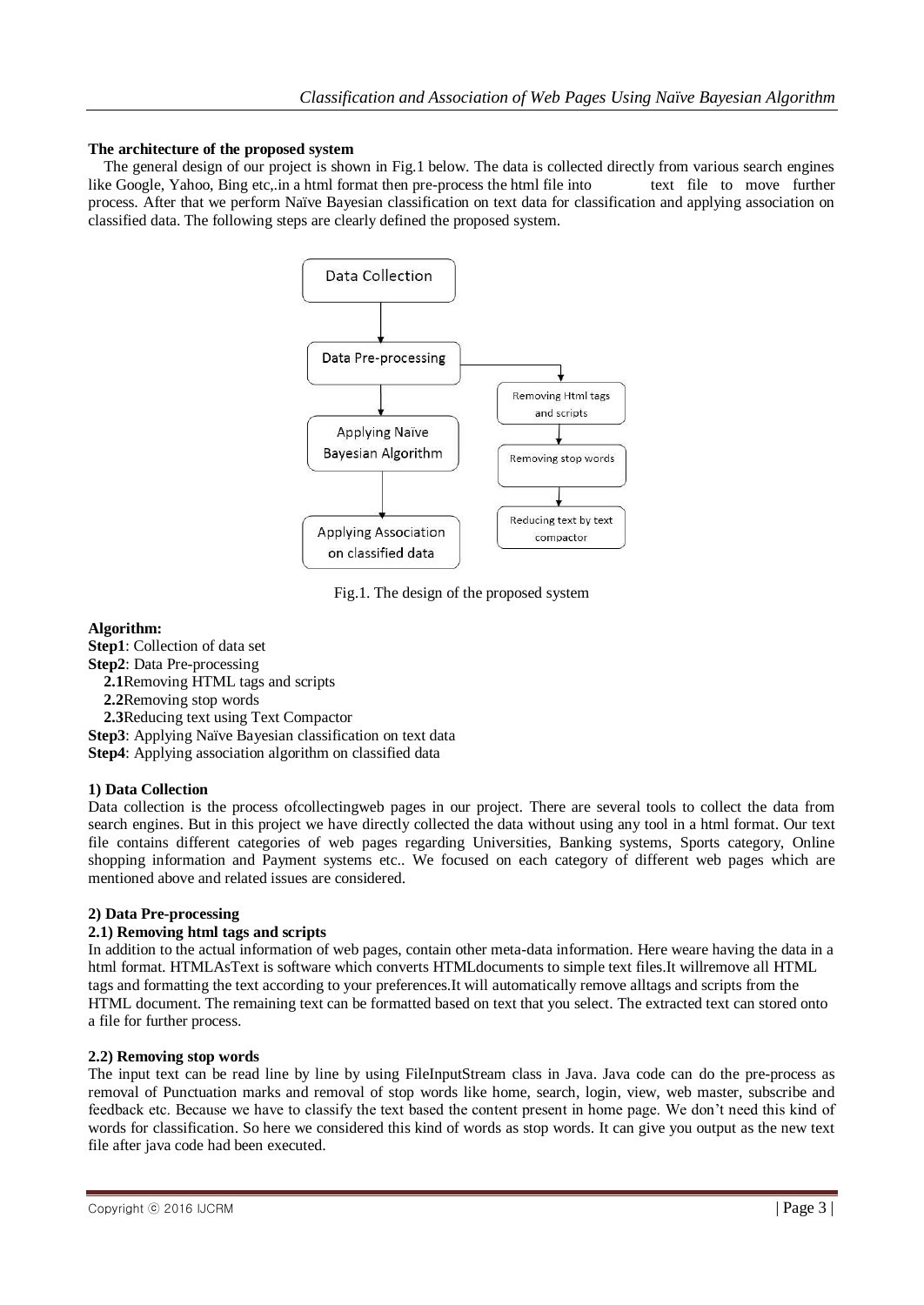#### **2.3) Reducing text by using Text Compactor**

Text Compactor is a software tool which will reduce the text based on given input online.We need to place the text on the page, the web automatically calculates the frequency of each wordin the passage. We need to place the text on the page, the web repeatedly evaluates the frequency of each term in the passage. Human readers may not agree with this automated methodology to text summarization. It works well on expository text such as textbooks and reference material. When a passage has only a limited sentences then the results can be tilted.

#### **3) Applying Naïve Bayesian Classification**

Data collection is a gathering of web pages in our project. There are several tools to collect the data from search engines. But in this project we are collected the data directly from internet without using any tool in a html format. Our text file contains different categories of web pages regarding Universities, Banking systems, Sports category, Online shopping information and Payment systems etc.. We focused on each category of different web pages which are mentioned above and related issues are considered.

To test the classifier we need training data set and test data set. To train the data some set of training examples are used for classifier. For testing classifiers are applied to classify web pages. 60 percent of input data can be used for training the classifier and remaining 40 percent input data can be used for testing the classifier. Training and test data can in a text format in a text file. That can be given as input to our Naïve Bayesian classifier. Our Naïve Bayesian algorithm is written in pythoncode. Python is simple to write and works well for data

mining algorithms. Based on training and test data our python code can give output in a text file contains classified web pages text. Classified textcan be used for association algorithms to generate associated web sites.

#### **4) Applying Association algorithm on classified data**

Association can be applied by association rule mining algorithms. There are so many algorithms to apply association on text. Association rules can be used to find out the association among large set of data. Coming to detailed information minimum support threshold in addition to minimum confidence threshold are robust and they are used to satisfying the association rules. Set of items we call it as items sets. Set of items which contain k items is k-item set. Number of transactions that comprises the item set referred as frequency occurrence. Also known as support count or simply count. An Item set should satisfies minimum support threshold then it is a frequent item set.

In our project we used FPGrowth algorithm for association of web pages. FPGrowth algorithm is one of the effective method to generate association rules. To generate rules it will follow two steps. First it will find all frequent item sets after that it will generate association rules from frequent item sets. FPGrowth algorithm is written in java code. It will take text file as input and gives text file as output. Input data contains classified web pages data from the Naïve Bayesian algorithm. Nearly 4500 classified web pages can be given as input in a text file to FPGrowth algorithm. It will give output as frequent item set with support count or count. The FPGrowth algorithm can gives output based input text file.

#### **EXPERIMENTAL RESULTS**

We examined our implementation of this approach over a sample space about 4500 pages. From various domains these papers are collected. In Table 1 the results and various parameters used are written.

We got some results from the implementation we have done and we found that some results were not sync with the original category for which paper belongs to. Consider an example shown in figure 2. We can observe that the text shown in the figure has to fall in information image but not completely. The reason can be explained by the fact that it is actually print version of original one and there is no a single link in the page.

| <b>Detail Information</b>                                  | <b>Results</b> |
|------------------------------------------------------------|----------------|
| No. of pages on which we have tested our<br>implementation | ~14500         |
| Pages categorized                                          | $\sim 3950$    |
| Pages categorized correctly                                | ~23520         |
| % categorized correctly                                    | 89.11%         |

**Table 1**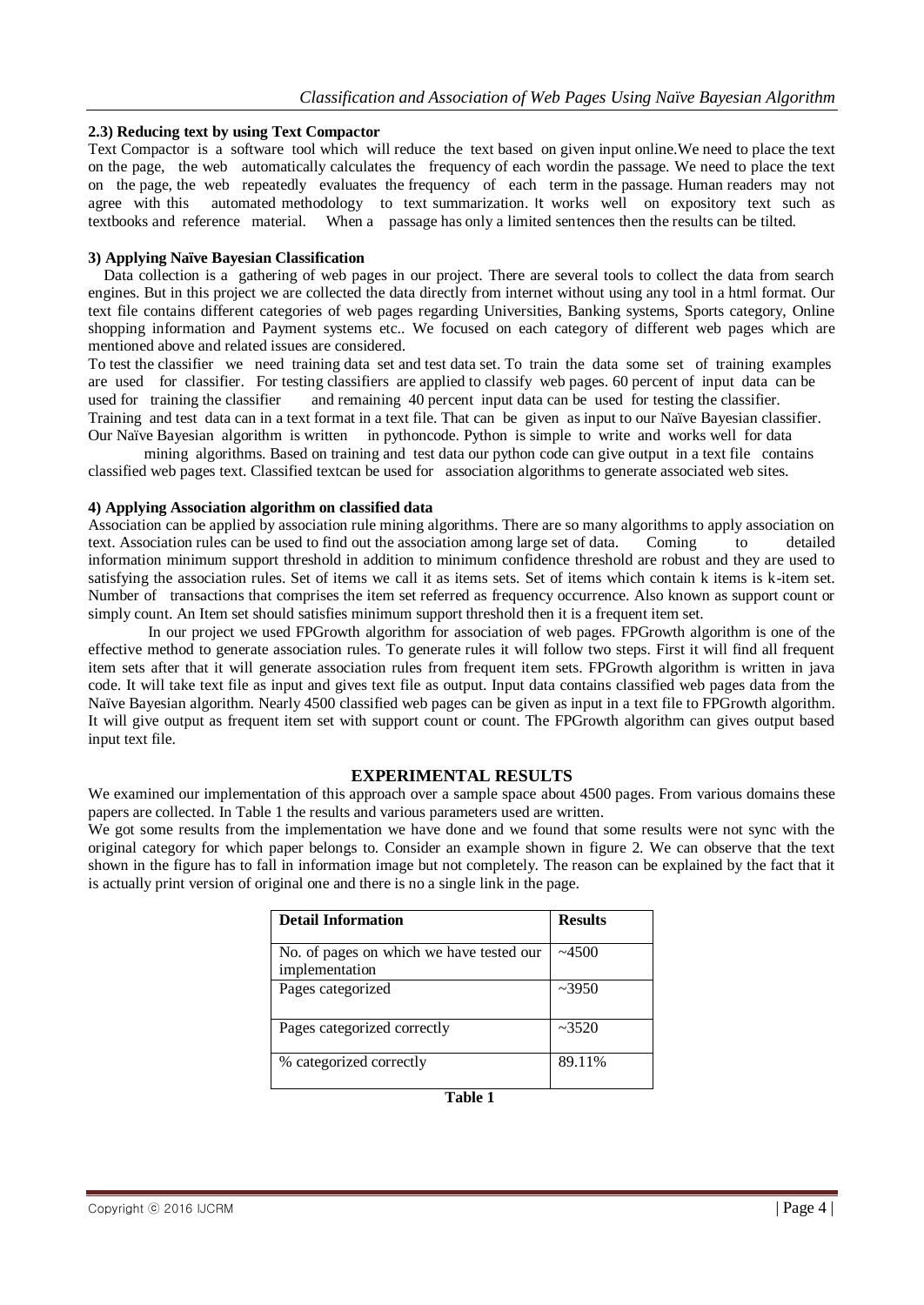*Classification and Association of Web Pages Using Naïve Bayesian Algorithm*

|                                                                                                            |                                                                                                                                                                                                                                                                                                                                                                                                                                                                                                                                                                                                                                                                                                                                                                                                                                                                                                                                                                                                                                                                                                                                                                                                                                                                                                                                                                                                                                                                                                                                                                                                                                                                                                                                                                                                                                                                                                                                                                                                                                                                                                                                                                                                                                                                                                                                                                                                                                                                                                                                                                                                                                                                                                                                                                                                                                                                                                                                                                                                             | result - Notepad                    |                                                |  |  |
|------------------------------------------------------------------------------------------------------------|-------------------------------------------------------------------------------------------------------------------------------------------------------------------------------------------------------------------------------------------------------------------------------------------------------------------------------------------------------------------------------------------------------------------------------------------------------------------------------------------------------------------------------------------------------------------------------------------------------------------------------------------------------------------------------------------------------------------------------------------------------------------------------------------------------------------------------------------------------------------------------------------------------------------------------------------------------------------------------------------------------------------------------------------------------------------------------------------------------------------------------------------------------------------------------------------------------------------------------------------------------------------------------------------------------------------------------------------------------------------------------------------------------------------------------------------------------------------------------------------------------------------------------------------------------------------------------------------------------------------------------------------------------------------------------------------------------------------------------------------------------------------------------------------------------------------------------------------------------------------------------------------------------------------------------------------------------------------------------------------------------------------------------------------------------------------------------------------------------------------------------------------------------------------------------------------------------------------------------------------------------------------------------------------------------------------------------------------------------------------------------------------------------------------------------------------------------------------------------------------------------------------------------------------------------------------------------------------------------------------------------------------------------------------------------------------------------------------------------------------------------------------------------------------------------------------------------------------------------------------------------------------------------------------------------------------------------------------------------------------------------------|-------------------------------------|------------------------------------------------|--|--|
| Edit Format View<br>File                                                                                   | Help                                                                                                                                                                                                                                                                                                                                                                                                                                                                                                                                                                                                                                                                                                                                                                                                                                                                                                                                                                                                                                                                                                                                                                                                                                                                                                                                                                                                                                                                                                                                                                                                                                                                                                                                                                                                                                                                                                                                                                                                                                                                                                                                                                                                                                                                                                                                                                                                                                                                                                                                                                                                                                                                                                                                                                                                                                                                                                                                                                                                        |                                     |                                                |  |  |
| 296285092060471296 University                                                                              | 255576390945079297 University305316351298392064 University284326443650007040 University<br>247951560976523264 University301737138909769728 Banking293517460085284865 Banking<br>245259375697088512 Banking292334298902720512 Banking301730332355465216 Banking<br>248163211965247489 Banking306792064249651201 Banking231494201349660672 University<br>306690225126645760 University306788550567944193 University301411763226820608 University<br>300223966067429376 University301733812352737281 University244958574760034305 Banking<br>294764873836023808 University299548625057501185 University304192547436253184 University<br>206096012979339264 University300141401381953537 Banking306761117701640192 University<br>300363965026926592 University301737844173586433 Banking306789642089418752 Banking<br>292800959283863552 University303622433032794112 Banking306574267619872768 Banking<br>294119705101336576 Banking305664827039301632 Banking303829138664472576 University<br>303882682734104578 Banking303090932096569344 Banking291241314215944195 Banking<br>232155605354311680 Banking304533184035569666 Banking301531218896375810 University<br>304697367108665348 University306514018514903040 Banking226188456387284992 University<br>305972128157671424 Banking202440411606814720 Banking305968577696133120 Banking<br>297319299314491392 Banking294798428121231362 University301138561607008257 Banking<br>245340454915289088 Banking301577951022030848 University233862301277626368 Banking                                                                                                                                                                                                                                                                                                                                                                                                                                                                                                                                                                                                                                                                                                                                                                                                                                                                                                                                                                                                                                                                                                                                                                                                                                                                                                                                                                                                                                                                                         |                                     |                                                |  |  |
|                                                                                                            |                                                                                                                                                                                                                                                                                                                                                                                                                                                                                                                                                                                                                                                                                                                                                                                                                                                                                                                                                                                                                                                                                                                                                                                                                                                                                                                                                                                                                                                                                                                                                                                                                                                                                                                                                                                                                                                                                                                                                                                                                                                                                                                                                                                                                                                                                                                                                                                                                                                                                                                                                                                                                                                                                                                                                                                                                                                                                                                                                                                                             | Fig.2. Categorized web sites        |                                                |  |  |
| For association of web pages we used FPGrowth algorithm as we mentioned earlier. For FPGrowth Algorithm we |                                                                                                                                                                                                                                                                                                                                                                                                                                                                                                                                                                                                                                                                                                                                                                                                                                                                                                                                                                                                                                                                                                                                                                                                                                                                                                                                                                                                                                                                                                                                                                                                                                                                                                                                                                                                                                                                                                                                                                                                                                                                                                                                                                                                                                                                                                                                                                                                                                                                                                                                                                                                                                                                                                                                                                                                                                                                                                                                                                                                             |                                     |                                                |  |  |
|                                                                                                            | have given nearly 3500 domain names as input file which we pre classified before using Naïve Bayesian                                                                                                                                                                                                                                                                                                                                                                                                                                                                                                                                                                                                                                                                                                                                                                                                                                                                                                                                                                                                                                                                                                                                                                                                                                                                                                                                                                                                                                                                                                                                                                                                                                                                                                                                                                                                                                                                                                                                                                                                                                                                                                                                                                                                                                                                                                                                                                                                                                                                                                                                                                                                                                                                                                                                                                                                                                                                                                       |                                     |                                                |  |  |
|                                                                                                            |                                                                                                                                                                                                                                                                                                                                                                                                                                                                                                                                                                                                                                                                                                                                                                                                                                                                                                                                                                                                                                                                                                                                                                                                                                                                                                                                                                                                                                                                                                                                                                                                                                                                                                                                                                                                                                                                                                                                                                                                                                                                                                                                                                                                                                                                                                                                                                                                                                                                                                                                                                                                                                                                                                                                                                                                                                                                                                                                                                                                             |                                     |                                                |  |  |
|                                                                                                            | algorithm. Domain names or classified web pages can be store in a text file which is shown in below figure 3.                                                                                                                                                                                                                                                                                                                                                                                                                                                                                                                                                                                                                                                                                                                                                                                                                                                                                                                                                                                                                                                                                                                                                                                                                                                                                                                                                                                                                                                                                                                                                                                                                                                                                                                                                                                                                                                                                                                                                                                                                                                                                                                                                                                                                                                                                                                                                                                                                                                                                                                                                                                                                                                                                                                                                                                                                                                                                               |                                     |                                                |  |  |
| ew Document Project Build Tools Help<br>※                                                                  |                                                                                                                                                                                                                                                                                                                                                                                                                                                                                                                                                                                                                                                                                                                                                                                                                                                                                                                                                                                                                                                                                                                                                                                                                                                                                                                                                                                                                                                                                                                                                                                                                                                                                                                                                                                                                                                                                                                                                                                                                                                                                                                                                                                                                                                                                                                                                                                                                                                                                                                                                                                                                                                                                                                                                                                                                                                                                                                                                                                                             |                                     |                                                |  |  |
| ିଲ<br>Revert<br>Save All<br>Close                                                                          | ි<br>Execute<br>Forward Compile Build<br><b>Back</b>                                                                                                                                                                                                                                                                                                                                                                                                                                                                                                                                                                                                                                                                                                                                                                                                                                                                                                                                                                                                                                                                                                                                                                                                                                                                                                                                                                                                                                                                                                                                                                                                                                                                                                                                                                                                                                                                                                                                                                                                                                                                                                                                                                                                                                                                                                                                                                                                                                                                                                                                                                                                                                                                                                                                                                                                                                                                                                                                                        | <b>Designation</b><br>Color Chooser | $\overline{a}$ Find<br>$\sum_{\text{Jump to}}$ |  |  |
| one.txt %                                                                                                  | www.mysmartprice.com www.snapdeal.com www.ebay.in www.tradus.com www.shop.com www.walmart.com www.buy.com www.smartprice.com www.snapdeal.com                                                                                                                                                                                                                                                                                                                                                                                                                                                                                                                                                                                                                                                                                                                                                                                                                                                                                                                                                                                                                                                                                                                                                                                                                                                                                                                                                                                                                                                                                                                                                                                                                                                                                                                                                                                                                                                                                                                                                                                                                                                                                                                                                                                                                                                                                                                                                                                                                                                                                                                                                                                                                                                                                                                                                                                                                                                               |                                     |                                                |  |  |
| 10<br>11<br>12<br>13<br>14<br>15<br>16<br>17<br>18<br>19<br>20<br>21<br>22<br>23                           | www.foxsports.com www.scout.com www.yardbarker.com www.nbcsports.com www.skysports.com www.cricbuzz.com www.hotstar.com www.indiatimes.com ww<br>www.cbssports.com www.icc-cricket.com www.indiatimes.com www.sportingnews.com www.foxsports.com www.scout.com www.yardbarker.com www.nbcsport<br>www.foxsports.com www.scout.com www.yardbarker.com www.nbcsports.com www.skysports.com www.blecherreport.com www.hotstar.com www.sports.ndtv.<br>www.espncricinfo.com www.skvsports.com www.cricbuzz.com www.sports.ndtv.com www.indiaexpress.com www.nfl.com www.nbcsports.com www.rantsports<br>www.foxsports.com www.scout.com www.yardbarker.com www.nbcsports.com www.skysports.com www.blecherreport.com www.hotstar.com www.icc-cricket<br>www.hotstar.com www.foxsports.com www.yardbarker.com www.sports.ndtv.com www.nhl.com www.nfl.com www.thepostgame.com www.nfl.com www.hotstar.<br>www.rgukt.ac.in www.iitk.ac.in www.rguktn.ac.in www.tifr.res.in www.aiimsexams.org www.andhrauniversity.edu.in www.iitb.ac.in www.jntua.ac.in<br>www.mgkvp.ac.in www.uh.edu www.rguktn.ac.in www.rgukt.ac.in www.rguktrky.ac.in www.iipsindia.org www.rgukt.in www.iisc.ac.in www.iitk.ac.in<br>www.rguktrkv.ac.in www.rguktrkv.ac.in www.tifr.res.in www.iisc.ac.in www.aiimsexams.org www.andhrauniversity.edu.in www.iitb.ac.in www.jntua.<br>www.tifr.res.in www.aiimsexams.org www.rguktrkv.ac.in www.aiimsexams.org www.jntua.ac.in www.rgukt.in www.annauniv.edu www.iisc.ac.in www.jnt<br>www.rguktrkv.ac.in www.rguktrkv.ac.in www.tifr.res.in www.iisc.ac.in www.aiimsexams.org www.andhrauniversity.edu.in www.iitb.ac.in www.jntua.<br>www.tifr.res.in www.aiimsexams.org www.rquktrkv.ac.in www.aiimsexams.org www.jntua.ac.in www.rqukt.in www.annauniv.edu www.iisc.ac.in www.jnt<br>www.rgukt.ac.in www.iitk.ac.in www.rguktn.ac.in www.tifr.res.in www.aiimsexams.org www.andhrauniversity.edu.in www.iitb.ac.in www.jntua.ac.in<br>www.mgkvp.ac.in www.uh.edu www.rguktn.ac.in www.rgukt.ac.in www.rguktrkv.ac.in www.iipsindia.org www.rgukt.in www.iisc.ac.in www.iitk.ac.in<br>www.icicibank.com www.onlinesbh.com5 www.onlineandrabank.net.in www.bankofindia.co.in www.centrlbankofindia.co.in www.mahaconnect.in www.onli<br>www.unitedbankofindia.com www.icicibank.com www.axisbank.com www.kvb.co.in www.bankofbaroda.co.in www.onlinesbm.com www.yesbank.in www.corpba<br>www.icicibank.com www.onlinesbh.com www.hdfcbank.co.in www.onlineandrabank.net.in www.bankofindia.co.in www.centrlbankofindia.co.in www.mahac<br>www.svndicatebank.in www.unitedbankofindia.com www.icicibank.com www.axisbank.com www.kvb.co.in www.bankofbaroda.co.in www.canarabank.in www.<br>www.obcindia.co.in www.pnbindia.in www.ucobank.com www.bandhanbank.com www.kvb.co.in www.canarabank.in www.centrlbankofindia.co.in www.unionb<br>www.iob.in www.bankofbaroda.co.in www.onlinesbi.com www.onlineandrabank.net.in www.bankofindia.co.in www.idbi.com www.mahaconnect.in www.vija |                                     |                                                |  |  |
| Fig.3. Input data given for FPGrowth Algorithm                                                             |                                                                                                                                                                                                                                                                                                                                                                                                                                                                                                                                                                                                                                                                                                                                                                                                                                                                                                                                                                                                                                                                                                                                                                                                                                                                                                                                                                                                                                                                                                                                                                                                                                                                                                                                                                                                                                                                                                                                                                                                                                                                                                                                                                                                                                                                                                                                                                                                                                                                                                                                                                                                                                                                                                                                                                                                                                                                                                                                                                                                             |                                     |                                                |  |  |
|                                                                                                            |                                                                                                                                                                                                                                                                                                                                                                                                                                                                                                                                                                                                                                                                                                                                                                                                                                                                                                                                                                                                                                                                                                                                                                                                                                                                                                                                                                                                                                                                                                                                                                                                                                                                                                                                                                                                                                                                                                                                                                                                                                                                                                                                                                                                                                                                                                                                                                                                                                                                                                                                                                                                                                                                                                                                                                                                                                                                                                                                                                                                             | output - Notepad                    |                                                |  |  |
| File Edit Format View Help<br>www.tifr.res.in:8<br>www.tifr.res.in www.rgukt.in:8                          | www.tifr.res.in www.rgukt.in www.rgukt.ac.in:8<br>www.tifr.res.in www.rgukt.in www.iitk.ac.in:8<br>www.tifr.res.in www.rgukt.in www.iitk.ac.in www.rgukt.ac.in:8<br>www.tifr.res.in www.rgukt.in www.iitk.ac.in www.uh.edu:8<br>www.tifr.res.in www.rgukt.in www.iitk.ac.in www.uh.edu www.rgukt.ac.in:10<br>www.tifr.res.in www.rgukt.in www.iitk.ac.in www.rguktrkv.ac.in:8<br>www.tifr.res.in www.rgukt.in www.iitk.ac.in www.rguktrkv.ac.in www.rgukt.ac.in:8<br>www.tifr.res.in www.rgukt.in www.iitk.ac.in www.rguktrkv.ac.in www.uh.edu:8<br>www.tifr.res.in www.rgukt.in www.iitk.ac.in www.rguktrkv.ac.in www.uh.edu www.rgukt.ac.in:14<br>www.tifr.res.in www.rgukt.in www.iitk.ac.in www.rguktrkv.ac.in www.iitb.ac.in:8<br>www.tifr.res.in www.rgukt.in www.iitk.ac.in www.rguktrkv.ac.in www.iitb.ac.in www.rgukt.ac.in:14<br>www.tifr.res.in www.rgukt.in www.iitk.ac.in www.rguktrkv.ac.in www.iitb.ac.in www.rgukt.ac.in www.uh<br>www.tifr.res.in www.rgukt.in www.iitk.ac.in www.rguktrkv.ac.in www.iitb.ac.in www.rgukt.ac.in www.uh<br>www.tifr.res.in www.rgukt.in www.iitk.ac.in www.rguktrkv.ac.in www.iitb.ac.in www.rgukt.ac.in www.uh<br>www.tifr.res.in www.rgukt.in www.iitk.ac.in www.rguktrkv.ac.in www.iitb.ac.in www.uh.edu:14<br>www.tifr.res.in www.rgukt.in www.iitk.ac.in www.rguktrkv.ac.in www.iitb.ac.in www.uh.edu www.uh.edu<br>www.tifr.res.in www.rgukt.in www.iitk.ac.in www.rguktrkv.ac.in www.iitb.ac.in www.uh.edu:4<br>www.tifr.res.in www.rgukt.in www.iitk.ac.in www.andhrauniversity.edu.in:8<br>www.tifr.res.in www.rgukt.in www.iitk.ac.in www.andhrauniversity.edu.in www.rgukt.ac.in:8<br>www.tifr.res.in www.rgukt.in www.iitk.ac.in www.andhrauniversity.edu.in www.aiimsexams.org:8<br>www.tifr.res.in www.rgukt.in www.iitk.ac.in www.andhrauniversity.edu.in www.aiimsexams.org www.rgukt                                                                                                                                                                                                                                                                                                                                                                                                                                                                                                                                                                                                                                                                                                                                                                                                                                                                                                                                                                                                                                                                                                                                                       |                                     |                                                |  |  |
|                                                                                                            | www.tifr.res.in www.rgukt.in www.iitk.ac.in www.andhrauniversity.edu.in www.aiimsexams.org www.uh.edu                                                                                                                                                                                                                                                                                                                                                                                                                                                                                                                                                                                                                                                                                                                                                                                                                                                                                                                                                                                                                                                                                                                                                                                                                                                                                                                                                                                                                                                                                                                                                                                                                                                                                                                                                                                                                                                                                                                                                                                                                                                                                                                                                                                                                                                                                                                                                                                                                                                                                                                                                                                                                                                                                                                                                                                                                                                                                                       |                                     |                                                |  |  |

#### Fig.4. Output data obtained from FPGrowth Algorithm

Based on input given FPGrowth can generate association rules and frequently identified items with support count or simply say count. It will check input data gives the result in a text file which is shown in below figure 4.

#### **CONCLUSION AND FUTURE WORK**

Classification and Association of web pages is still interesting problem in general fields. In this paper we classified the web pages based on NB classifier for effective categorization. It classifies the web pages into numerous categories. The classification of web pages for the ten categories recorded above are using NB approach conceded 89.11% accuracy. We perceived that the classifier's classification accuracy is directly proportional to the number of documents which are trained by NB classifier. The results are more boosting. For association of web pages FPGrowth algorithm gives good results. This concept can be used by search engines for effective classification of web pages and its association. The distinct and non hierarchical categories are studied in this experiment. This approach can be used for classify the web pages into more explicit categories with its associated data which can be useful for the users more clear.